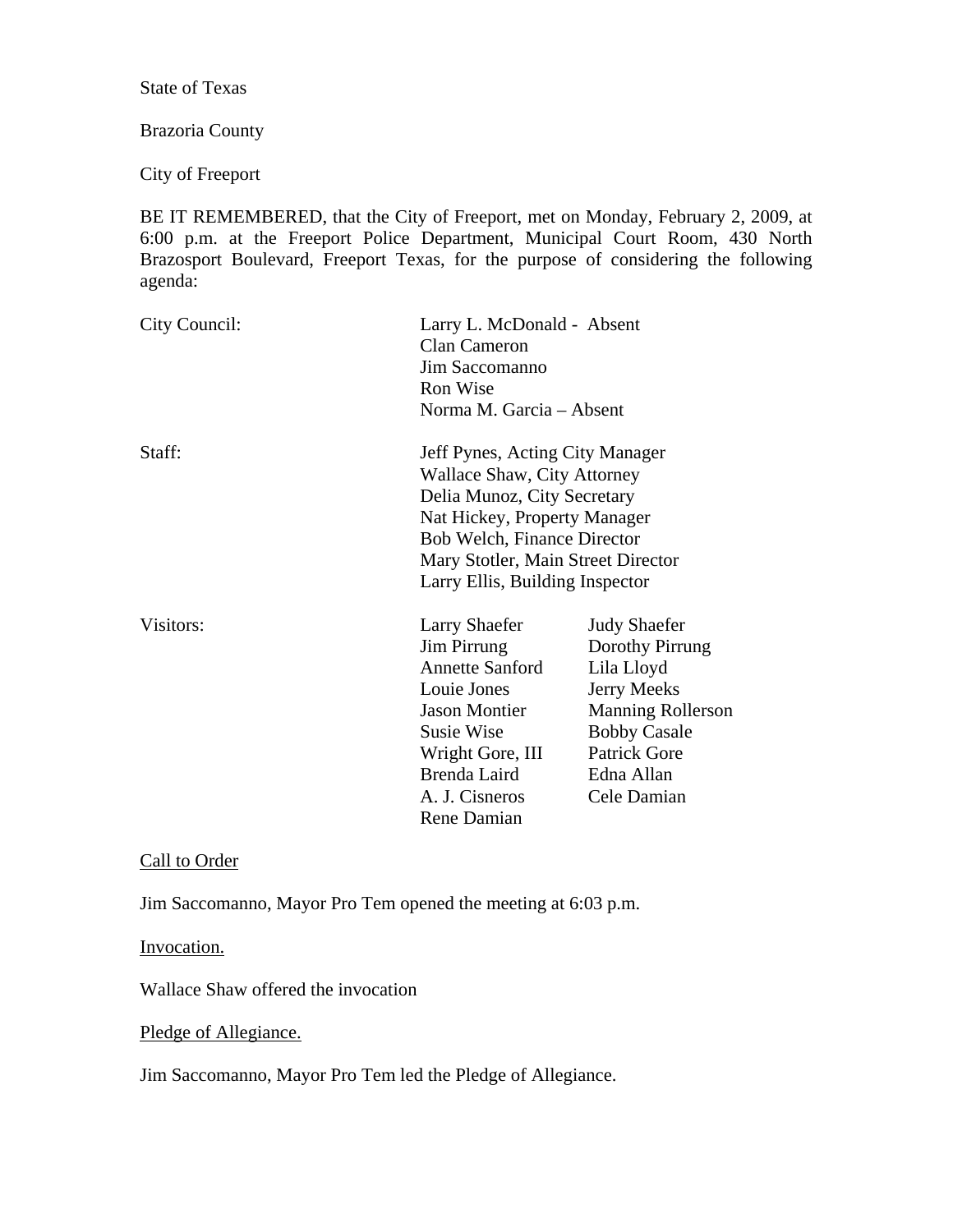### Consideration of the approval of the January 20, 2009 Council Minutes.

On a motion by Councilman Cameron, seconded by Councilman Wise, with all present voting "aye", Council unanimously approved the January 20, 2009 Council Minutes.

### Attending Citizens and Their Business.

Bobby Casale brought up the subject of citizens bringing issues to the Council, and Council's non response policy. He presented a letter he wrote to the District Attorney's office regarding the Open Meeting Act, and passed out a letter of response. He thought there was some wiggle room in the District Attorney's response. He also asked that a "no smoking" discussion be placed on a work session for the next meeting.

Wright Gore, III concurred with Mr. Bobby Casale's concern, and that this council was not a problem, but the previous council was a problem. In the past, citizens came forward to address issues, ask questions or grievances and have been shut down. He asked Council to give them a venue to have their voices heard and let the audience know as well.

Larry Shaefer has had the same problem, that questions and answers from council are limited.

Consideration of the approval of Ordinance No. 2009-2215 amending Ordinance No. 2009-2214 calling the annual general election for the City of Freeport for May 9th, 2009 to correct the locations given for voting on the day of the election.

On a motion by Councilman Cameron, seconded by Councilman Wise, with all present voting "aye", Council unanimously approved Ordinance No. 2009-2215 amending Ordinance No. 2009-2214 calling the annual general election for the City of Freeport for May 9, 2009 to correct the locations listed for voting on the day of the election.

Consideration of the approval of rescheduling February 16th, 2009 council meeting to February 17th, 2009 due to Presidents Day holiday.

On a motion by Councilman Cameron, seconded by Councilman Wise, with all present voting "aye", Council unanimously approved rescheduling February 16th, 2009 council meeting to February 17th, due to Presidents Day holiday.

Consideration of the approval of a request for a variance by Rodney W. Griggs of the First St. Emanuel Baptist Church, 2023 Skinner Street, to install a 5' x 8' sign.

On a motion by Councilman Cameron, seconded by Councilman Wise, with all present voting "aye", Council approved a request for a variance by Rodney W. Griggs of the First St. Emanuel Baptist Church, 2023 Skinner Street, to install a 5'x 8' sign.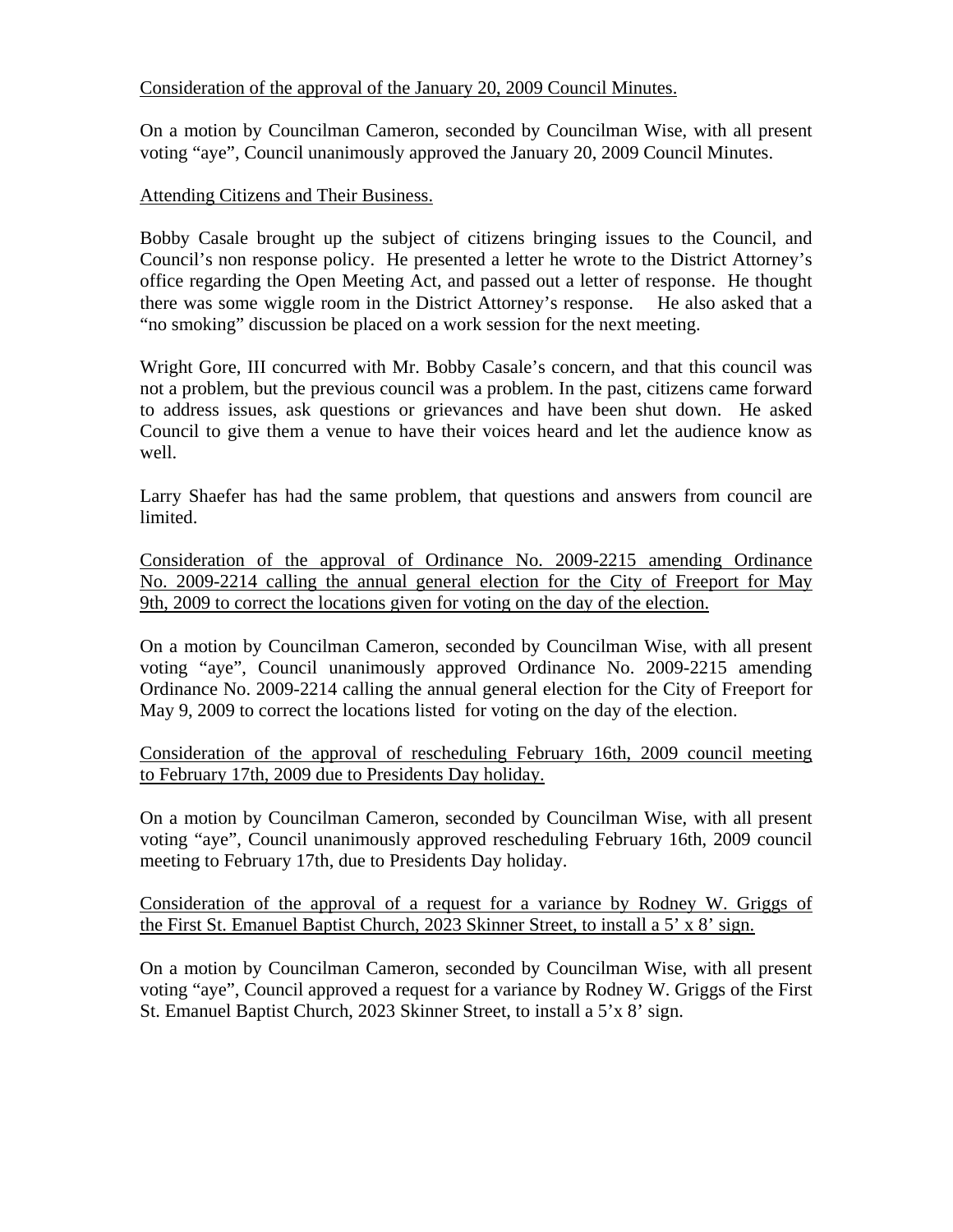Consideration of the approval of revising the Consent to Use of Easements for the installation of a natural gas line for its tenants previously granted to Port Freeport by deleting the easements on Lots 8 & 9, Block 8 of the Freeport Townsite and all of the Terminal Street right of way.

On a motion by Councilman Wise, seconded by Councilman Cameron, with all present voting "aye", Council tabled this item.

Consideration of the approval of authorizing the City Manager to advertise for bids for an easement to install a natural gas pipeline to serve Port Freeport tenants in the existing easements on Lots 8 & 9, Block 8 of the Freeport Townsite and all of the Terminal Street right of way; and setting a bid date therefore.

On a motion by Councilman Cameron, seconded by Councilman Wise, with all present voting "aye", Council tabled this item.

Consideration of the approval of a request from Port Freeport to install and maintain an antenna and a repeater on the FM1495 Water Tower of the City.

On a motion by Councilman Cameron, seconded by Councilman Wise, with all present voting "aye", Council unanimously approved Jeff Pynes' recommendation to install and maintain an antenna and a repeater on the FM 1495 Water Tower of the City for a better radio signal.

Consideration of the approval any action to be taken as result of closed executive session.

Reconvened the formal session.

No action taken.

### Elected Official Report

Councilman Cameron reported that one section of the road on Velasco Blvd. has concrete.

Mayor Pro Tem, Jim Saccomanno opened the Work Session at 6:42 p.m.

### **Work Session**

Administration Report

None